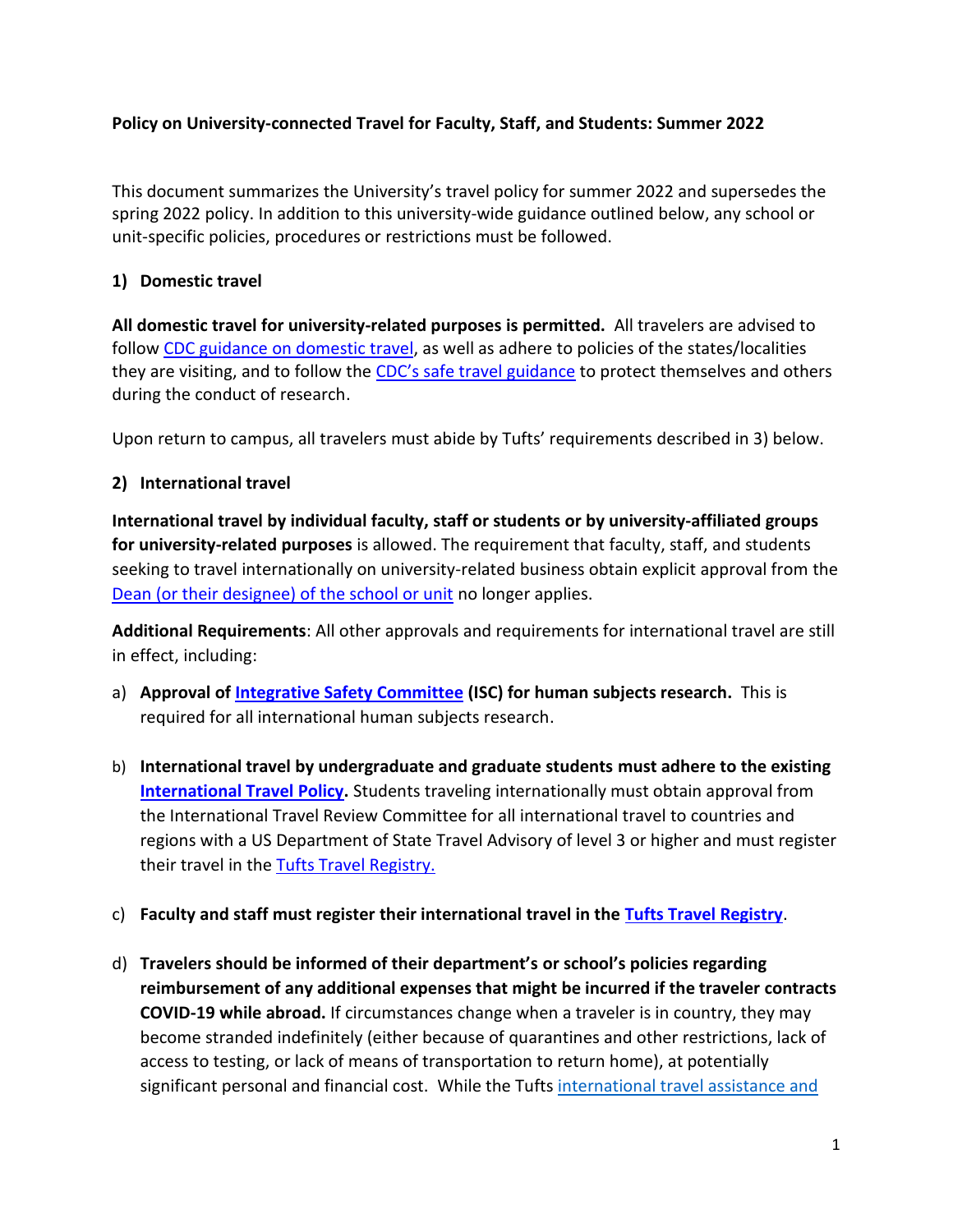[medical program](https://global.tufts.edu/global-travel/international-travel-assistance-and-medical-coverage) does provide coverage for quarantine costs in some cases, there may be circumstances that are deemed ineligible and where additional, non-quarantine related costs are incurred. Please note that notification of any staff/faculty international travel on non-sponsored funds will be sent to the appropriate EAD to account for potential for financial exposure.

e) **All international travelers** are **required** to abide by Tufts' requirements described in 3) below upon return. All international travelers are also highly encouraged to book through the university's preferred travel provider, Travel Collaborative, and to try to find airlines, hotels or rentals that are offering flexible cancellation and refund policies.

# **3) Return from travel—testing**

Upon return from travel—both university-related and personal—Tufts faculty, staff and students must abide by [Tufts' requirements](https://coronavirus.tufts.edu/testing-at-tufts#not-in-the-surveillance/routine-testing-program). This means that upon return, vaccinated, asymptomatic travelers may resume normal campus activities. Any returning traveler with symptoms that could be COVID-19 must seek medical attention from Tufts Health Services or their Primary Care Physician and receive a negative test prior to resuming on-campus activities. At all times upon return, individuals must follow all COVID-19 policies in place at the time.

## **4) Precautions while traveling**

Traveling – along with other factors - can significantly increase your risk of exposure, especially if you are unvaccinated. If you do travel, we urge you to exercise caution.

We urge you to:

- Delay travel until you are fully vaccinated (this means 2 weeks after completion of a primary series), and, if you are eligible, obtain a booster. If you are not vaccinated, you are more likely to get and spread COVID-19. If you are unvaccinated and must travel, CDC guidance recommends getting tested within 1-3 days of your trip in addition to following the basic precautions listed below while traveling. Individual countries and/or airlines may have different requirements.
- Monitor both [domestic](https://www.cdc.gov/publichealthgateway/healthdirectories/healthdepartments.html) and [international destinations](https://gisanddata.maps.arcgis.com/apps/opsdashboard/index.html#/bda7594740fd40299423467b48e9ecf6) where COVID-19 is present, as well as information, travel warnings, health advisories, travel and movement restrictions (e.g., use of public transportation, border closings, screening procedures at airports/stations, etc.) and quarantine requirements and conditions at your destination. These do change frequently. The [CDC website,](https://www.cdc.gov/coronavirus/2019-ncov/travelers/index.html) as well as the [European Centre for Disease Prevention and](https://www.ecdc.europa.eu/en/news-events/ecdc-statement-rapid-increase-covid-19-cases-italy)  [Control \(ECDC\),](https://www.ecdc.europa.eu/en/news-events/ecdc-statement-rapid-increase-covid-19-cases-italy) [U.S. Department of State,](https://travel.state.gov/content/travel/en/traveladvisories/traveladvisories.html/) and [International SOS](https://pandemic.internationalsos.com/2019-ncov/ncov-travel-restrictions-flight-operations-and-screening) provide useful updated information. Johns Hopkins University's [Center for Systems Science and Engineering](https://gisanddata.maps.arcgis.com/apps/opsdashboard/index.html#/bda7594740fd40299423467b48e9ecf6) also has an excellent site with daily updates of cases worldwide.